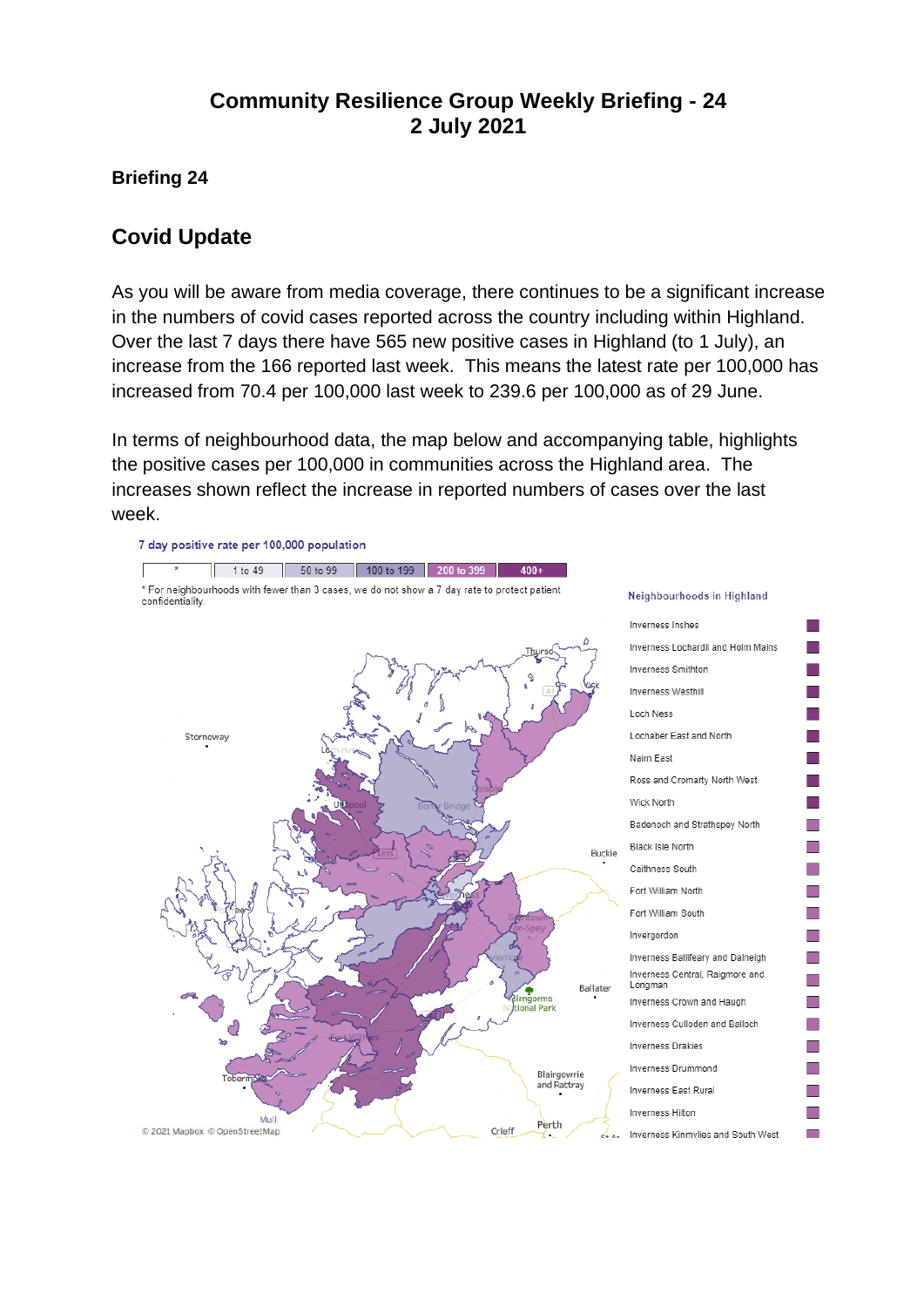*Symptoms and PCR Testing -* the message from NHS Highland is to remain vigilant for any symptoms. The typical symptoms are a new continuous cough, a high temperature or fever and a loss of, or change in, normal taste or smell (anosmia). However, people with COVID-19 can present with a wide range of symptoms including headache, sore muscles and joints, tiredness, sore throat, cold-like symptoms and diarrhoea and vomiting.

Anyone that becomes unwell should isolate immediately and seek a PCR test. Tests can be booked through NHS Inform online or by calling 0800 028 2816.

*Asymptomatic Testing -* As cases rise, it is important to test yourself even if you don't have symptoms. Taking a rapid LFD test twice a week can help stop new variants earlier, limiting the spread of the virus.

Test kits are available at pharmacies, or to order online from [www.nhsinform.scot/testing,](http://www.nhsinform.scot/testing) or by calling 119.

Test kits are also available at Community testing sites. The details for where these are next week is outlined below.

# **Community Testing 5 July – 9 July**

Next week there will be two units deployed for community testing.

- Inverness "Moves like Jagger" will be at Inverness Retail Park Monday to Friday, opening hours 09.30 – 16.30 (09.30 – 13.00 Friday).
- Aviemore "Testalot" will be at Aviemore Retail Park Wednesday till Friday, 09.30 – 16.30 (09.30 – 15.00 Friday).

The community testing programme offers rapid COVID-19 tests for people without symptoms. Just to emphasise that there is no outbreak in these communities this is to support normalising testing across the area.

No appointment is necessary, and it will be open both for asymptomatic testing and to collect LFD test kits.

I would appreciate it if you could encourage people across your networks to attend.

## **Self-Registration for Vaccination**

From Monday 28 June, anyone aged 18 and over who has not received a first coronavirus (COVID-19) vaccination appointment or has missed their first dose for any reason is invited to self-register for an appointment.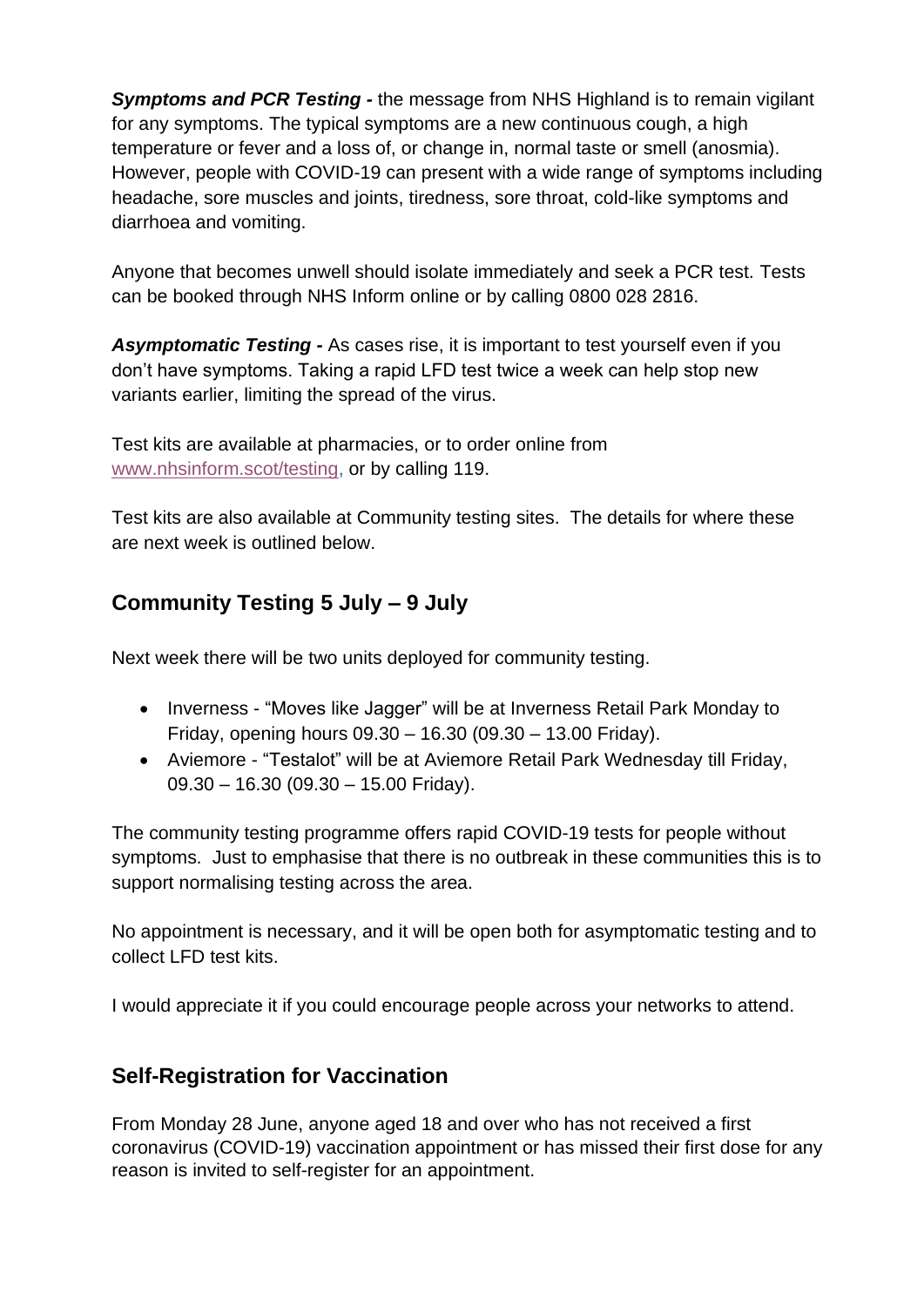The portal is open until this initial vaccination programme ends in September. The online system, which was used successfully to encourage unpaid carers and 18-29 year olds to come forward, will be available to every adult in Scotland.

Book a place on the Scottish Government's Self Registration Portal here <https://www.nhsinform.scot/vaccineregistration>

### **Vaccination Update**

The latest update from NHS on the vaccine can be accessed at the following link: [www.nhsinform.scot/covid19vaccine](http://www.nhsinform.scot/covid19vaccine)

## **Food Support for Groups**

We know that a number of you continue to provide support to the most vulnerable in your communities and that most of you already have well defined routes for accessing food to provide this support or are supporting individuals to access their shopping or community fridges/food tables.

If you are struggling to access food to continue support to vulnerable people locally, please do contact us through the policy mailbox and we can look at ways that we can support your group going forward.

Contact: [policy6@highland.gov.uk](mailto:policy6@highland.gov.uk)

#### **Resilience Network Contacts**

Should any group not already be involved with these networks, the contact details for each is below.

- Caithness –If any groups aren't involved and wish to be please contact Alan Tait at Caithness Voluntary Groups [allan@cvg.org.uk](mailto:allan@cvg.org.uk)
- Sutherland If any groups aren't involved and wish to be please contact Karina Ross at Highland and Islands Enterprise [karina.ross@hient.co.uk](mailto:karina.ross@hient.co.uk)
- East Ross Helen Ross, Ward Manager, will facilitate this network. For future involvement in this network please contact [policy6@highland.gov.uk](mailto:policy6@highland.gov.uk)
- Black Isle If any groups aren't involved and wish to be please contact Asia Cielecka at [communities@black-isle.info](mailto:communities@black-isle.info)
- Wester Ross and Dingwall Dot Ferguson, Ward Manager, will facilitate this network. For future involvement in this network please contact [policy6@highland.gov.uk](mailto:policy6@highland.gov.uk)
- Skye and Raasay If any groups aren't involved and wish to be please contact Fiona Thomson at Skye Community Response Development Team [fiona@portreeandbraes.org](mailto:fiona@portreeandbraes.org)
- Lochaber Emma Tayler, Assistant Ward Manager, will facilitate this network. For future involvement in this network please contact [policy6@highland.gov.uk](mailto:policy6@highland.gov.uk)